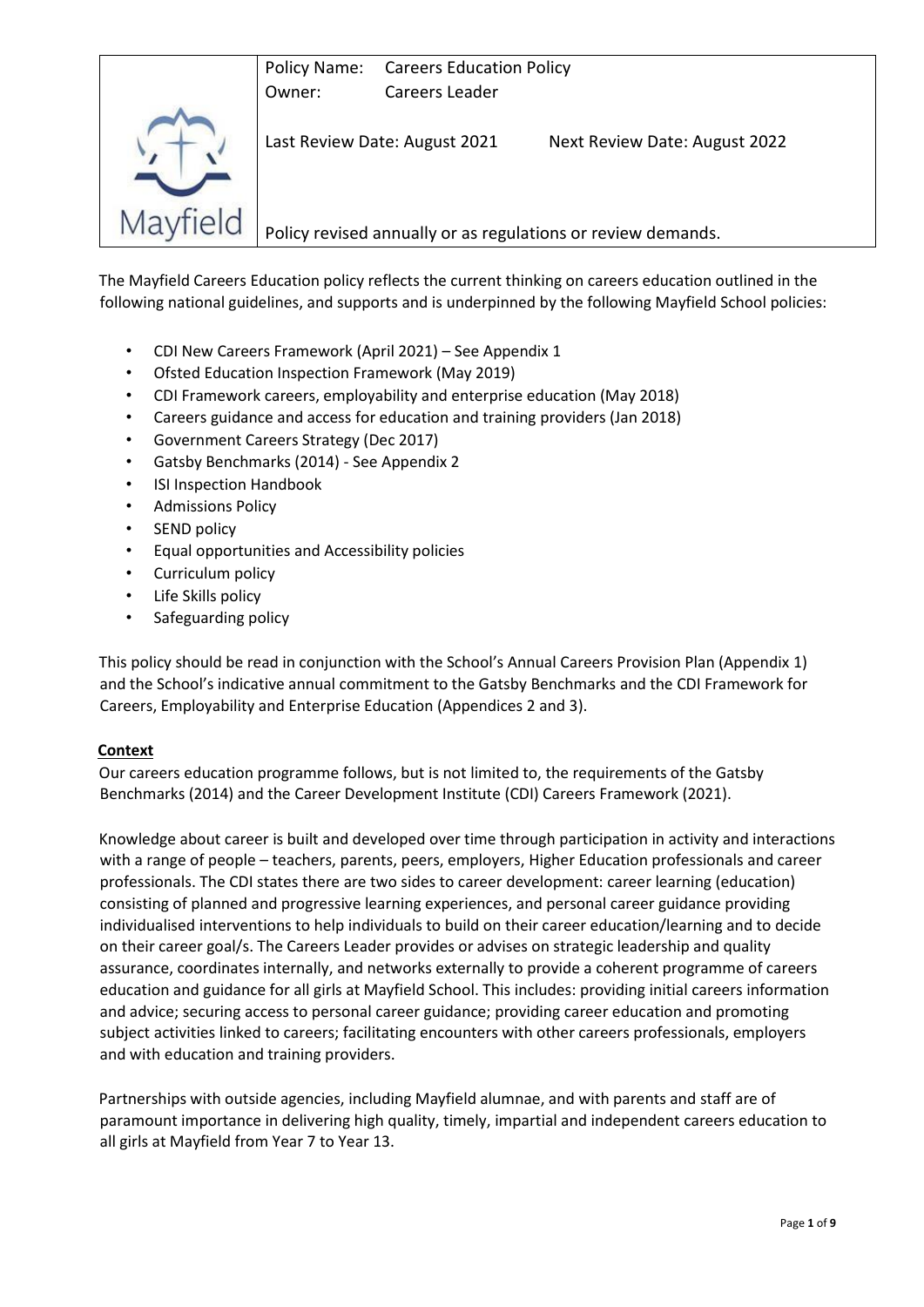#### **Ethos of careers education at Mayfield School**

The School's aim is to develop independent, self-sufficient, outward-looking, reflective, informed and compassionate young women who, in the words of Mayfield's foundress, Cornelia Connelly, are well equipped to "meet the wants of the age". The Careers education programme at Mayfield seeks to do this by promoting and engendering self-awareness and opportunity awareness, and developing decisionmaking skills and transition skills. The School provides opportunities, information and support that enable girls to make considered holistic choices about their future, to develop the skills of enterprise, and to understand that "career" is values-driven and 'vocational' in the truest sense of the word. Girls are encouraged to be aspirational, to build on their strengths and to use their skills in the service of others, on both a local and global stage. To this end, it is acknowledged that 'soft', or transferable, skills – which are developed through co-curricular activities such as the Duke of Edinburgh's Awards Scheme, the Actions not Words programme, or the National Citizen Service (NCS) programme - are as important as hard knowledge and academic qualifications.

The current thinking in career development circles closely mirrors our own School ethos towards careers education:

- **career happiness** finding purpose or vocation in life, developing positive relationships with others, accepting self and others, realising personal growth and potential
- **career resilience** career adaptability ie. the ability to adapt approaches, manage risk and develop strategies for success based on their own and others' prior experience
- **career growth** occurs when the above are in balance

#### **Careers Education Programme**

Mayfield girls follow a structured careers education programme which is appropriate to the age of the pupil as they progress through the School, ensuring that all are inspired and able to fulfil their potential. The Careers programme plays a vital, complementary role in a Mayfield education, seeking to provide girls with the skills and understanding to challenge stereotypes, promote equality and diversity, and raise their aspirations.

The Careers programme at Mayfield School - devised, managed and overseen by the Careers Leader and delivered according to the procedures set out below - seeks to help girls learn about different careers and opportunities, and gain information about training, education and occupations beyond school. Actively responding to change, in light of the recent global coronavirus pandemic, there is an increased need for virtual and online careers provision. This need is reflected in a more blended approach to careers education at the School and a flexibility to be able to deliver via webinars and live video links, as well as the more traditional face-to-face methods.

The programme is supported and complemented by:

- Mayfield's Life Skills "My Professional Future" careers lessons
- access in Years 9 to 13 to Unifrog, the online destinations platform
- career-related assemblies and/or tutor time events online and live
- talks and workshops by external speakers and providers online and live
- the regular distribution of career-related information including in-house careers bulletins
- interactions with employers, business, higher education and apprenticeship providers online and live
- individual careers guidance interviews
- in-house and external career-related events and activities
- engagement with alumnae, who offer advice, share experiences and provide opportunities for work shadowing and work experience – both virtually and in person
- engagement with the current parent body, who offer advice, share experiences and provide opportunities for work shadowing and work experience.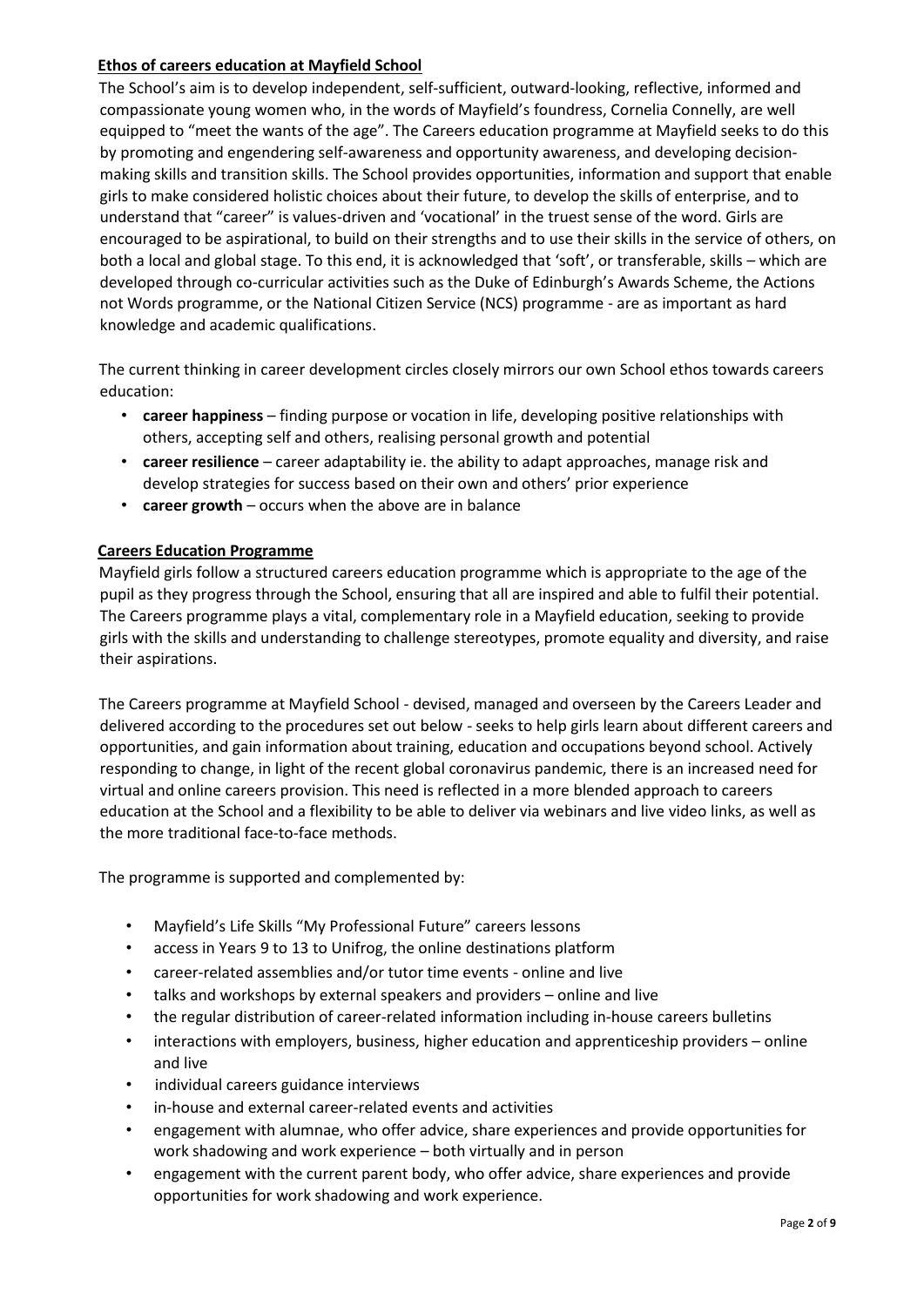The programme is designed to enable girls to:

- have access to impartial and balanced careers guidance throughout their school career
- make realistic and informed decisions affecting their futures, while understanding that modern career paths come in many forms
- have self-knowledge and understand how their strengths, weaknesses and interests relate to the world of work
- develop the skills and confidence to meet challenges positively
- recognise and make the best of opportunities to fulfil their potential
- make appropriate curricular and extra-curricular choices at each stage of their schooling, including individual guidance regarding GCSE, post-16 courses and post-18 options
- develop knowledge and understanding of work and its role in people's lives, British society and globally
- consider the widest possible range of careers, including those that are often portrayed as primarily for men
- gain an understanding of the need for adaptability and flexibility within a career and the need to develop transferable skills
- make appropriate choice of, and applications to, Higher Education, and develop an awareness of careers that can be accessed via alternative routes or without the need for a degree
- gain information about training, education and occupations beyond school which best meet their individual needs and aspirations
- learn about different careers and opportunities, obtain individual guidance and have some work experience
- develop entrepreneurial skills
- gain an understanding of how to apply for and interview for a range of jobs
- develop and practise CV, job application and interview skills
- learn how to behave appropriately within the workplace.

Feedback from girls about individual elements of the programme is sought, and the whole programme is reviewed annually by the Careers Leader, senior staff and tutors.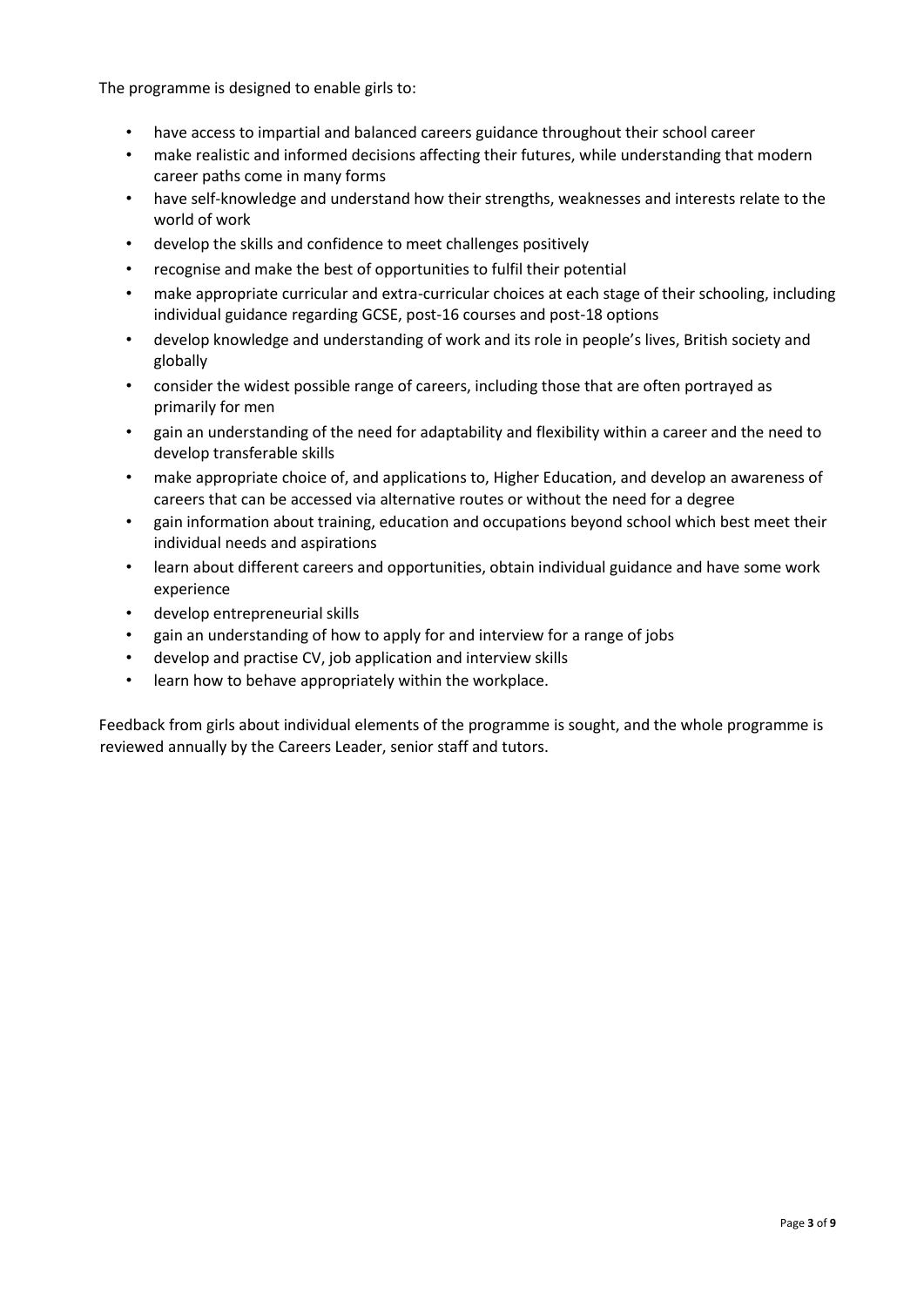# **Appendix 1: CDI Framework: summary of learning areas across Key Stages 3 to 5 (April 2021)**

The CDI Career Development Framework has been developed for use in England.

Its main purpose is to clarify the skills, knowledge and attitudes individuals need to have a positive career and to provide a framework for planning support for career development. Career development skills are the learning outcomes that career development programmes and interventions should be aiming to bring about; they need to be developed alongside academic and vocational skills and knowledge and employability skills. (*Source: CDI Career Development Framework*)

Mayfield School embeds these six skills areas in the planning and delivery not only of its career education programme but as an ethos across the School.



# **Grow throughout life**

Learning and reflecting on self, background, and strengths; being aware of the sources of help and support available; recording



## **Explore possibilities**

Explore the full range of possibilities open to you and learn about recruitment processes and the culture of different workplaces.

### **Manage career**

Manage your career actively, make the most of opportunities and learn from setbacks and challenges

achievements; responding positively to feedback.



#### **Create opportunities**

Create opportunities by being proactive and building positive relationships with others.



## **Balance life and work**

Balance life as a worker and/or entrepreneur with personal wellbeing, other interests and involvement with family and community.



## **See the big picture**

Explore the full range of possibilities and learn about recruitment processes and the culture of different workplaces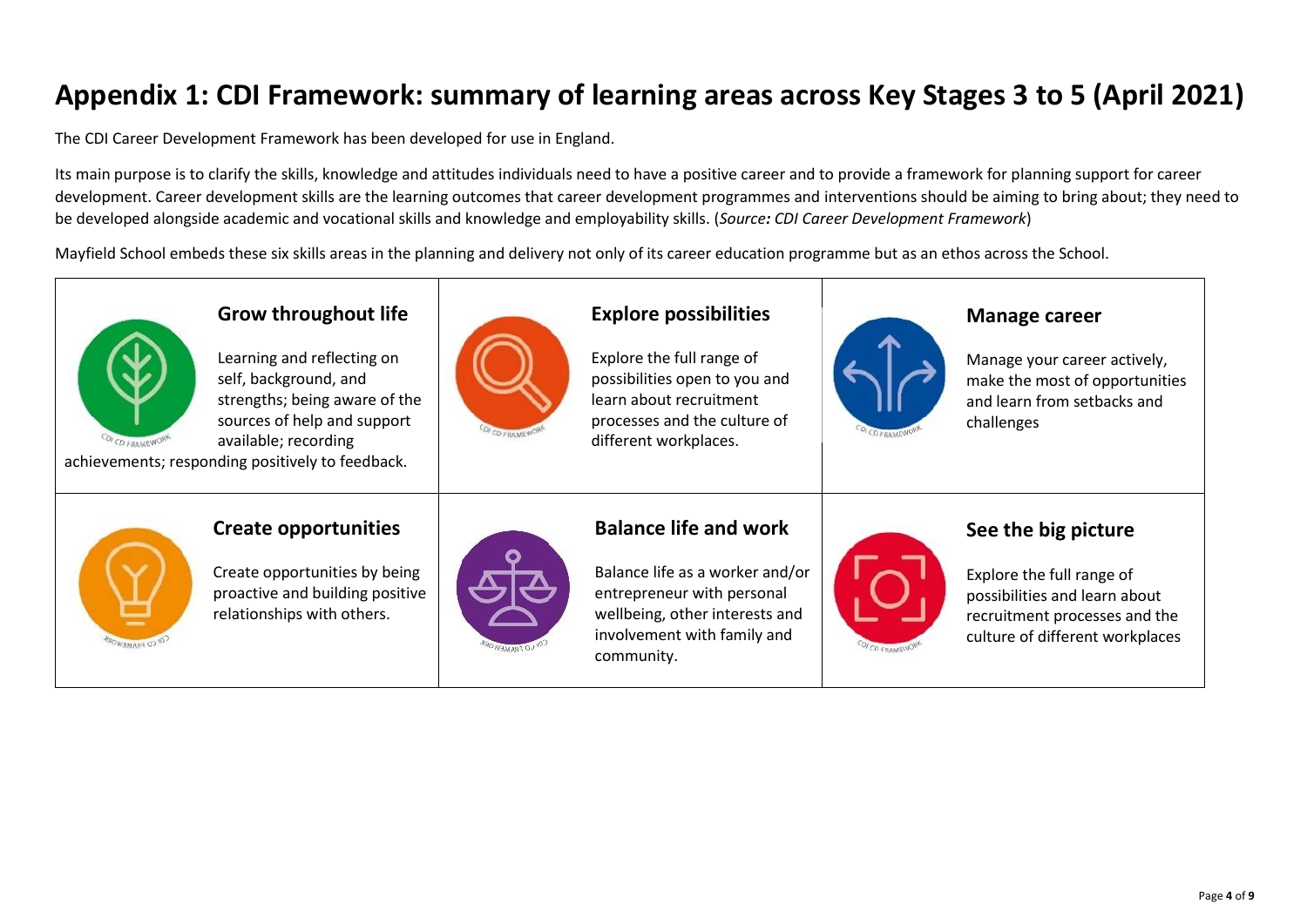# **Appendix 2: Commitment to The Gatsby Benchmarks (updated August 2021)**

**NB: This is a live document and is subject to change and update throughout the year.**

| <b>Gatsby Benchmarks</b> |                                                                |                                                                                                                                                                                                                                                                            |                                                                                                                                                                                                                                                                                                                                                                                                                                                                                                                                                    | <b>Evidence of Meeting / Working towards Benchmark</b>                                                                                                                                                                                                                                                                                                                                                                                                                                                                                                                                                                                                                |
|--------------------------|----------------------------------------------------------------|----------------------------------------------------------------------------------------------------------------------------------------------------------------------------------------------------------------------------------------------------------------------------|----------------------------------------------------------------------------------------------------------------------------------------------------------------------------------------------------------------------------------------------------------------------------------------------------------------------------------------------------------------------------------------------------------------------------------------------------------------------------------------------------------------------------------------------------|-----------------------------------------------------------------------------------------------------------------------------------------------------------------------------------------------------------------------------------------------------------------------------------------------------------------------------------------------------------------------------------------------------------------------------------------------------------------------------------------------------------------------------------------------------------------------------------------------------------------------------------------------------------------------|
|                          | 1. A stable careers<br>programme                               | Every school and college should have<br>an embedded programme of career<br>education and guidance that is known<br>and understood by students, parents,<br>teachers, governors and employers.                                                                              | • Every school should have a stable, structured<br>careers programme that has the explicit backing of<br>the senior management team, and has an identified<br>and appropriately trained person responsible for it.<br>• The careers programme should be published on the<br>school's website in a way that enables pupils,<br>parents, teachers and employers to access and<br>understand it.<br>• The programme should be regularly evaluated with<br>feedback from pupils, parents, teachers and<br>employers as part of the evaluation process. | • Careers policy (available on website)<br>• Annually-reviewed whole school careers provision plan<br>(available on website)<br>• Named Careers Leader in place (L4 Diploma in Careers<br>Information and Advice; L6 CDI Certificate in Careers<br>Leadership)<br>• Careers Link Governor<br>• L7 qualified SMT staff member (PG Dip Career Management)<br>• Regular and ongoing review of programme with colleagues;<br>review of activities and events with pupils;<br>• Promotion of events to parents                                                                                                                                                             |
|                          | 2. Learning from<br>career and labour<br>market<br>information | Every student, and their parents,<br>should have access to good quality<br>information about future study<br>options and labour market<br>opportunities. They will need the<br>support of an informed adviser to<br>make best use of available<br>information.             | • By the age of 14, all pupils should have accessed and<br>used information about career paths and the labour<br>market to inform their own decisions on study<br>options.<br>• Parents should be encouraged to access and use<br>information about labour markets and future study<br>options to inform their support to their children.                                                                                                                                                                                                          | Access to and training on Unifrog for all pupils in Years 9 to 13,<br>supported by training of academic staff in use of the platform<br>• Generic parental access to Unifrog<br>• Employment of Matrix-approved external careers guidance<br>organisation to deliver impartial 1:1 careers interviews<br>• Use of Careers Dept Twitter account to disseminate careers-<br>related articles and information to parents and pupils<br>• In-house Pathways Careers bulletin distributed to all pupils,<br>parents and staff<br>• Careers resource hub and library providing career and labour<br>market information<br>• Life Skills programme                           |
|                          | 3. Addressing the<br>needs of each<br>student                  | Students have different career<br>guidance needs at different stages.<br>Opportunities for advice and support<br>need to be tailored to the needs of<br>each student. A school's careers<br>programme should embed equality<br>and diversity considerations<br>throughout. | • A school's careers programme should actively seek<br>to challenge stereotypical thinking and raise<br>aspirations.<br>• Schools should keep systematic records of the<br>individual advice given to each pupil, and<br>subsequent agreed decisions.<br>• All pupils should have access to these records to<br>support their career development.<br>• Schools should collect and maintain accurate data<br>for each pupil on their education, training or<br>employment destinations.                                                             | • Lower School WISE People Like Me STEM careers evening (bi-<br>annual)<br>• STEM/STEAM workshop day for Year 7 / 8 pupils<br>• Year 9 visit to Big Bang Fair<br>Extension university preparation programme Yr 11 upwards<br>• Practice interviews for university, Oxbridge and medics<br>• 1:1 Career Guidance interviews<br>• Individual Action Plans from 1:1 Career Guidance interviews;<br>tutors and Head of Sixth Form also receive a copy<br>• Unifrog for all pupils in Years 9 to 13 with "Locker" facility to<br>log activities and examples of skills and competences and<br>access to free webinars<br>Life Skills sessions<br>Entrepreneur competitions |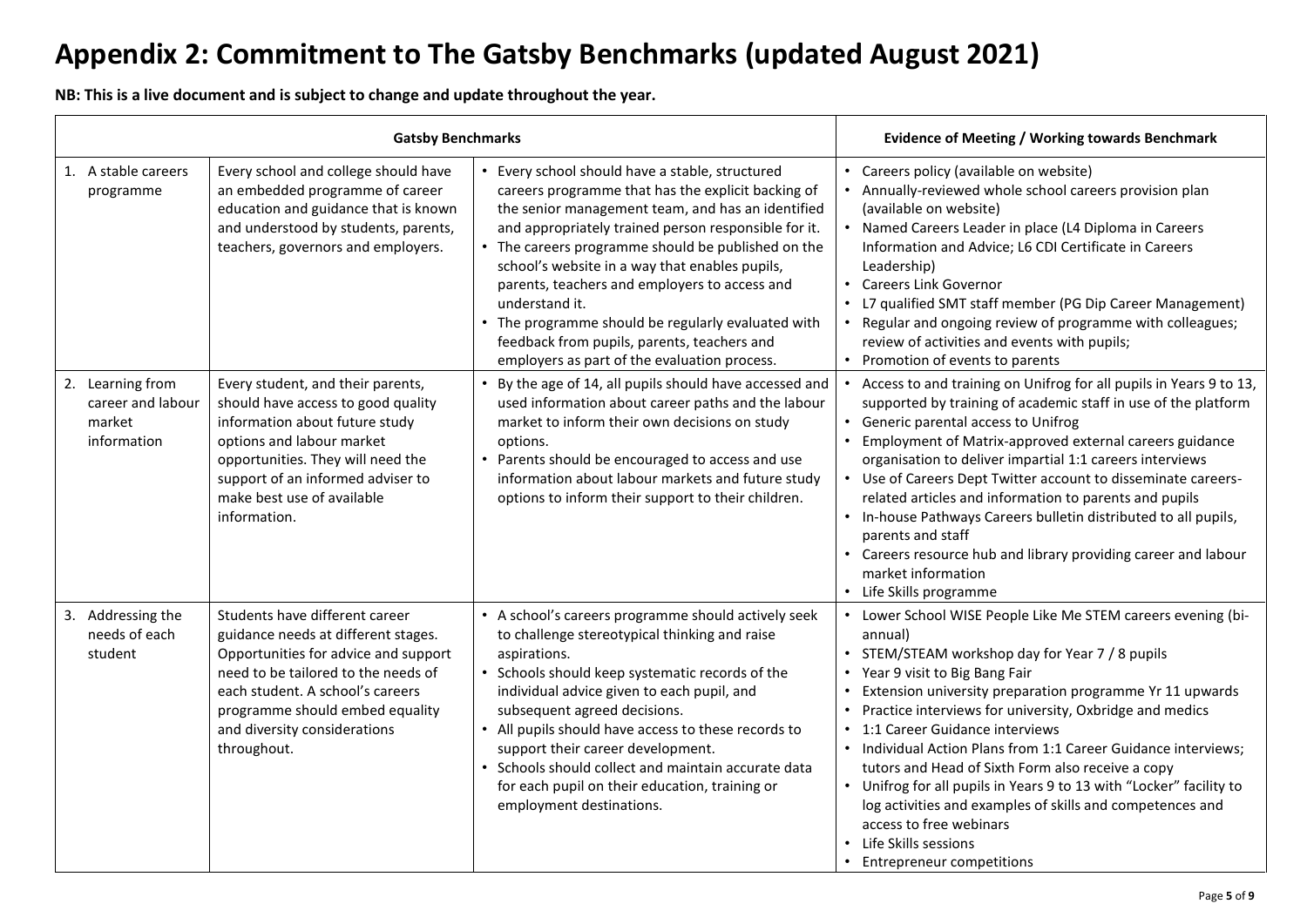| 4. Linking curriculum<br>learning to<br>careers  | All teachers should link curriculum<br>learning with careers. STEM subject<br>teachers should highlight the relevance<br>of STEM subjects for a wide range of<br>future career paths.                                                                                                  | By the age of 14, every pupil should have had the<br>opportunity to learn how the different STEM subjects<br>help people to gain entry to, and be more effective<br>workers within, a wide range of careers.                                                                                      | • Year 7/8 WISE People Like Me STEM careers evening<br>• Computer Science for Girls Day<br>• STEM workshop day for Year 7 pupils<br>• STEAM workshop day for Year 8 pupils<br>• Computer Science for Girls Day<br>• Maths Enrichment day for Year 10 pupils<br>• Programme of career-related departmental visits and talks eg.<br>Geography Association lectures, Politics trip to Houses of<br>Parliament, Ceramics trip to V&A<br>• University and employer visits eg. Exeter University Bio-Medical<br>Sciences; Geologist; Cardiff Met University to discuss careers in<br>Ceramics<br>• Departmental competitions and events eg. Maths Challenge,<br>Royal Opera House Design Challenge,<br>• Visits and careers talks by OCs in STEM and STEAM careers<br>• Career-specific co-curricular clubs eg. Med Soc, Dissection<br>Society, DofE<br>• Co-curricular activities to develop workplace skills eg. MUN,<br>debating<br>• Career-related Year 12 Enrichment activities eg. coding, animal<br>and land management, culinary skills<br>• Life Skills programme<br>• Year 9 Innovate programme<br>• Year-group charity days to develop entrepreneurial skills<br>• Scholars events<br>• Practice uni and employment interviews<br>• Awareness of apprenticeships through visiting speakers<br>• Cross-curriculum days<br>• Cornelian Lecture programme |
|--------------------------------------------------|----------------------------------------------------------------------------------------------------------------------------------------------------------------------------------------------------------------------------------------------------------------------------------------|---------------------------------------------------------------------------------------------------------------------------------------------------------------------------------------------------------------------------------------------------------------------------------------------------|--------------------------------------------------------------------------------------------------------------------------------------------------------------------------------------------------------------------------------------------------------------------------------------------------------------------------------------------------------------------------------------------------------------------------------------------------------------------------------------------------------------------------------------------------------------------------------------------------------------------------------------------------------------------------------------------------------------------------------------------------------------------------------------------------------------------------------------------------------------------------------------------------------------------------------------------------------------------------------------------------------------------------------------------------------------------------------------------------------------------------------------------------------------------------------------------------------------------------------------------------------------------------------------------------------------------------------------------------------------|
| 5. Encounters with<br>employers and<br>employees | Every student should have multiple<br>opportunities to learn from employers<br>about work, employment and the skills<br>that are valued in the workplace. This<br>can be through a range of enrichment<br>activities including visiting speakers,<br>mentoring and enterprise schemes. | Every year, from the age of 11, pupils should<br>participate in at least one meaningful encounter*<br>with an employer.<br>*A 'meaningful encounter' is one in which the<br>student has an opportunity to learn about what work<br>is like or what it takes to be successful in the<br>workplace. | • Alumnae (OCs) and current parents play key roles in providing<br>work placements, career-specific advice and networking<br>opportunities for girls<br>Year 12 Actions not Words volunteering programme<br>Annual Careers Information Evening (Year 9 and above)<br>Futures Fair (bi-annual, Years 10 and above)<br>• Lower School WISE People Like Me STEM careers evening (bi-<br>annual)<br>Careers activity days such as STEM workshops for Year 7<br>pupils, STEAM workshops for Year 8 pupils and Girls in<br><b>Computer Science Day</b><br>Scholars' dinners and lectures<br>Cornelian Lecture programme                                                                                                                                                                                                                                                                                                                                                                                                                                                                                                                                                                                                                                                                                                                                            |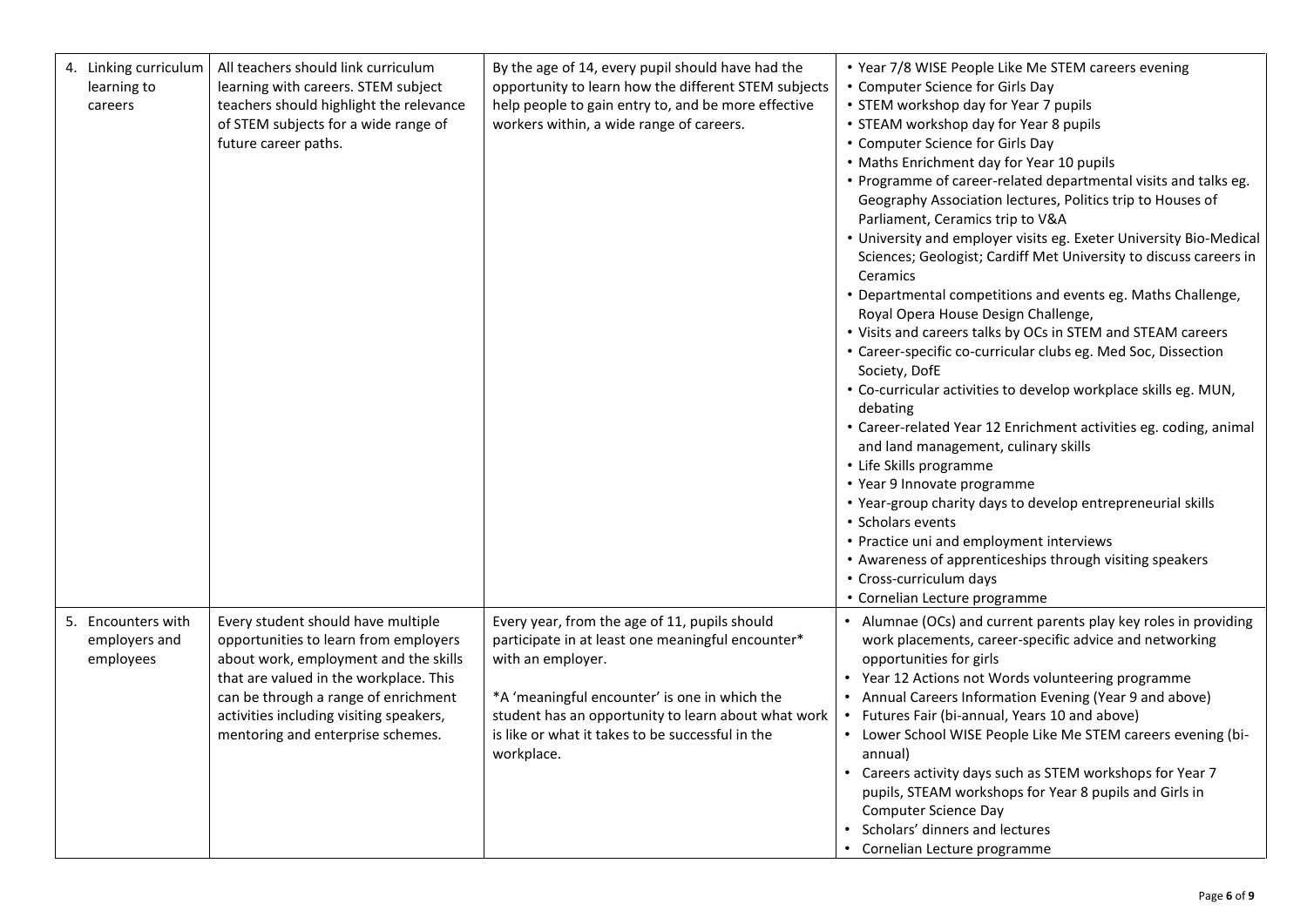| 6. Experiences of<br>workplaces                          | Every student should have first-hand<br>experiences of the workplace through<br>work visits, work shadowing and/or work<br>experience to help their exploration of<br>career opportunities, and expand their<br>networks.                                                                                           | • By the age of 16, every pupil should have had at<br>least one experience of a workplace, additional to<br>any part-time jobs they may have.<br>• By the age of 18, every pupil should have had one<br>further such experience, additional to any part-<br>time jobs they may have.                                                                                                                                                                                                                                                                                                                           | • Girls in Year 11 and above encouraged to organise and attend<br>internships and work experience placements over the summer<br>holidavs<br>• Using Mayfield Connect OCs (alumnae) and current/past<br>parents offer work shadowing and work experience<br>opportunities to girls in year 10 and above<br>Development of work experience register of alumnae and<br>parents able to offer work shadowing, work experience and<br>mentoring opportunities (ongoing)<br>• Active promotion of available internships, volunteering and<br>work experience opportunities in Pathways careers bulletin<br>• Girls undertaking DofE complete volunteering work (3 to 12<br>months depending on Award level) |
|----------------------------------------------------------|---------------------------------------------------------------------------------------------------------------------------------------------------------------------------------------------------------------------------------------------------------------------------------------------------------------------|----------------------------------------------------------------------------------------------------------------------------------------------------------------------------------------------------------------------------------------------------------------------------------------------------------------------------------------------------------------------------------------------------------------------------------------------------------------------------------------------------------------------------------------------------------------------------------------------------------------|-------------------------------------------------------------------------------------------------------------------------------------------------------------------------------------------------------------------------------------------------------------------------------------------------------------------------------------------------------------------------------------------------------------------------------------------------------------------------------------------------------------------------------------------------------------------------------------------------------------------------------------------------------------------------------------------------------|
| Encounters with<br>7.<br>further and higher<br>education | All students should understand the full<br>range of learning opportunities that are<br>available to them. This includes both<br>academic and vocational routes and<br>learning in schools, colleges, universities<br>and in the workplace.                                                                          | • By the age of 16, every pupil should have had a<br>meaningful encounter* with providers of the full<br>range of learning opportunities, including Sixth<br>Forms, colleges, universities and apprenticeship<br>providers. This should include the opportunity to<br>meet both staff and pupils.<br>• By the age of 18, all pupils who are considering<br>applying for university should have had at least<br>two visits to universities to meet staff and pupils.<br>*A 'meaningful encounter' is one in which the<br>student has an opportunity to explore what it is like<br>to learn in that environment. | • Visits from Universities/HE eg. Cardiff Metropolitan for<br>Ceramics and Decorative Arts, Exeter University Bio-Sciences<br>• Oxford and Cambridge Student Conference<br>• Fulbright American Universities Fair<br>• The Canadian University and College Fair<br>• International Student University Fair<br>• Practice interviews with university admissions tutors<br>• Promotion of event, opportunities and Open Days through<br>Pathways bulletin<br>• Tutor assemblies and Life Skills lessons<br>• Year 12/13 students given time to attend University Open Days<br>• Year 10 visit to Newnham College for Science Day                                                                        |
| 8. Personal guidance                                     | Every student should have opportunities<br>for guidance interviews with a career<br>adviser, who could be internal (a<br>member of school staff) or external,<br>provided they are trained to an<br>appropriate level. These should be<br>available whenever significant study or<br>career choices are being made. | Every pupil should have at least one such interview<br>by the age of 16, and the opportunity for a further<br>interview by the age of 18.                                                                                                                                                                                                                                                                                                                                                                                                                                                                      | • 45 minute 1:1 careers guidance interviews for all Year 12 girls<br>with external Level 6 qualified careers specialist with follow-up<br>action plan of next steps<br>Drop-in careers advice service for any pupil in Year 9 or above<br>• Personal guidance for every Year 9 choosing GCSE options and<br>every Year 11 choosing A Level options<br>• Individual UCAS guidance and support for Sixth Formers<br>Guidance and support for girls wishing to apply for overseas<br>universities or apprenticeships.                                                                                                                                                                                    |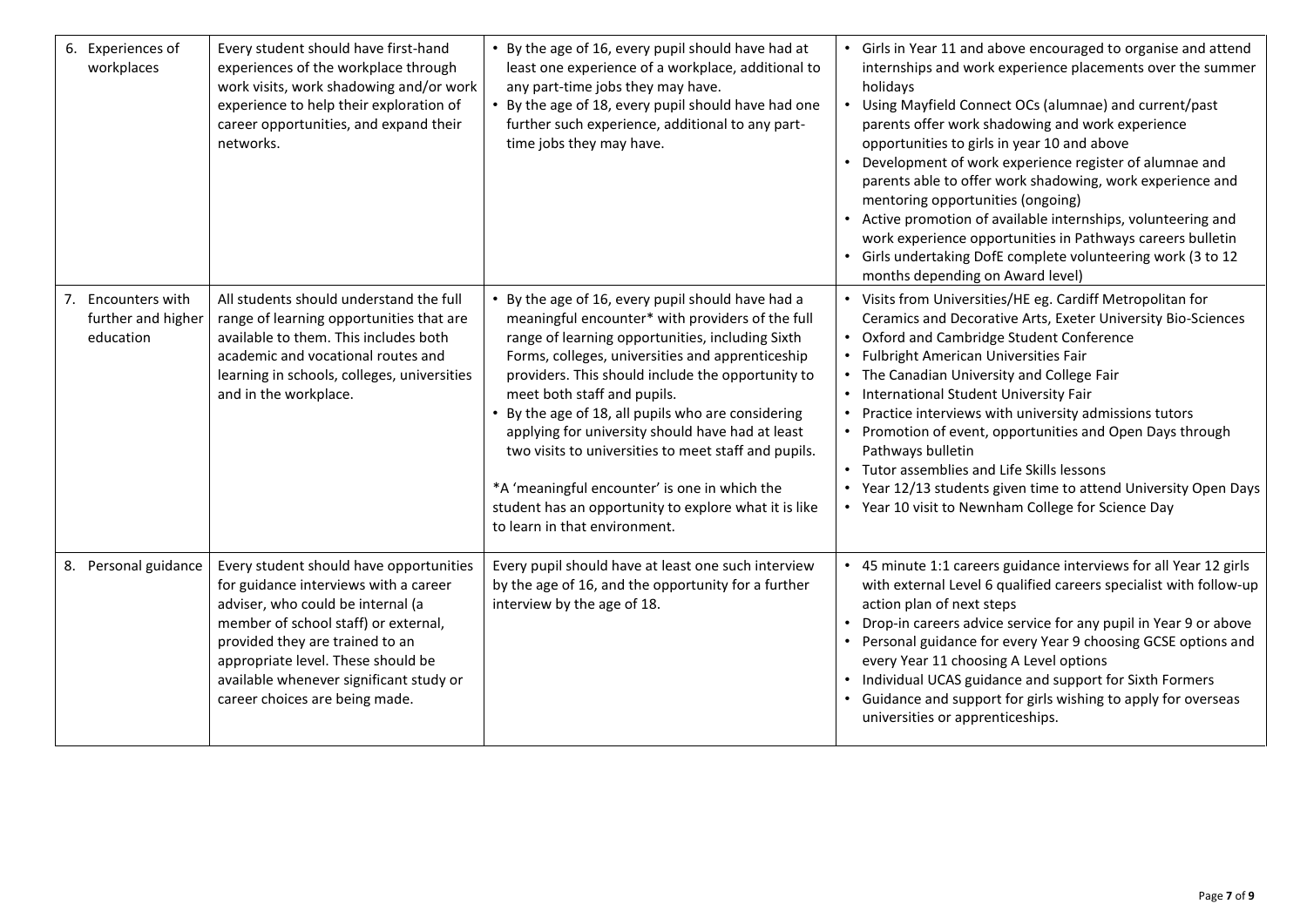# **Appendix 3: Careers Education planned provision 2021-22 (as at September 2021)**

**NB: This is a live document and is subject to change and update throughout the year.**

|                   | Term 1                                                                                                                                                                                                                                                                                              | Term <sub>2</sub>                                                                                                               | Term <sub>3</sub>                                                                                                                              | Term 4                                                                                                              | Term 5                                            | Term 6                                                                 |
|-------------------|-----------------------------------------------------------------------------------------------------------------------------------------------------------------------------------------------------------------------------------------------------------------------------------------------------|---------------------------------------------------------------------------------------------------------------------------------|------------------------------------------------------------------------------------------------------------------------------------------------|---------------------------------------------------------------------------------------------------------------------|---------------------------------------------------|------------------------------------------------------------------------|
| Year <sub>7</sub> | Pathways careers bulletin                                                                                                                                                                                                                                                                           | Pathways careers bulletin                                                                                                       | Pathways careers bulletin<br>Visit to BETT Show<br>WISE People Like Me STEM<br>evening (biennial - not<br>2022)                                | Pathways careers bulletin<br>STEM Day (IWD)                                                                         | Pathways careers bulletin                         | Pathways careers bulletin<br>Life Skills - Careers sessions            |
| Year 8            | Pathways careers bulletin                                                                                                                                                                                                                                                                           | Pathways careers bulletin                                                                                                       | Pathways careers bulletin<br>Visit to BETT Show<br>WISE People Like Me STEM<br>evening (biennial - not<br>2022)                                | Pathways careers bulletin<br>Mayfield Young<br><b>Entrepreneur Competition</b><br>(Life Skills)<br><b>STEAM Day</b> | Pathways careers bulletin                         | Pathways careers bulletin                                              |
| Year 9            | Pathways careers bulletin<br>Unifrog launch                                                                                                                                                                                                                                                         | Pathways careers bulletin<br><b>GCSE Options talks</b><br>Life Skills careers sessions<br><b>Careers Information</b><br>Evening | Pathways careers bulletin<br><b>Options talks</b><br><b>GCSE</b> options evening<br>1:1 GCSE options interviews<br>Visit to BETT Show          | Pathways careers bulletin                                                                                           | Pathways careers bulletin<br><b>Big Bang Fair</b> | Pathways careers bulletin                                              |
| Year 10           | Pathways careers bulletin<br>Fulbright US Colleges fair<br>Royal Opera House Design<br>Challenge begins                                                                                                                                                                                             | Pathways careers bulletin<br><b>Careers Information</b><br>Evening<br>Life Skills careers sessions<br>Oxbridge group trip       | Pathways careers bulletin<br>Visit to BETT Show                                                                                                | Pathways careers bulletin                                                                                           | Pathways careers bulletin                         | Pathways careers bulletin                                              |
| Year 11           | Pathways careers bulletin<br>Fulbright US Colleges fair<br>Royal Opera House Design<br>Challenge begins<br>Life Skills Career sessions<br>Sixth Form Open Evening<br>Sixth Form taster day<br>The Canadian University<br>and College Fair<br><b>International Student</b><br><b>University Fair</b> | Pathways careers bulletin<br><b>Careers Information</b><br>Evening<br>A Level options talk<br>Oxbridge group trip               | Pathways careers bulletin<br>Option subject talks<br>1:1 A Level options<br>interviews<br>Life Skills - Careers sessions<br>Visit to BETT Show | Pathways careers bulletin<br>NCS presentation assembly<br>Oxbridge talk                                             | Pathways careers bulletin                         | [On Study Leave]<br>Pathways careers bulletin<br>Year 12 induction day |